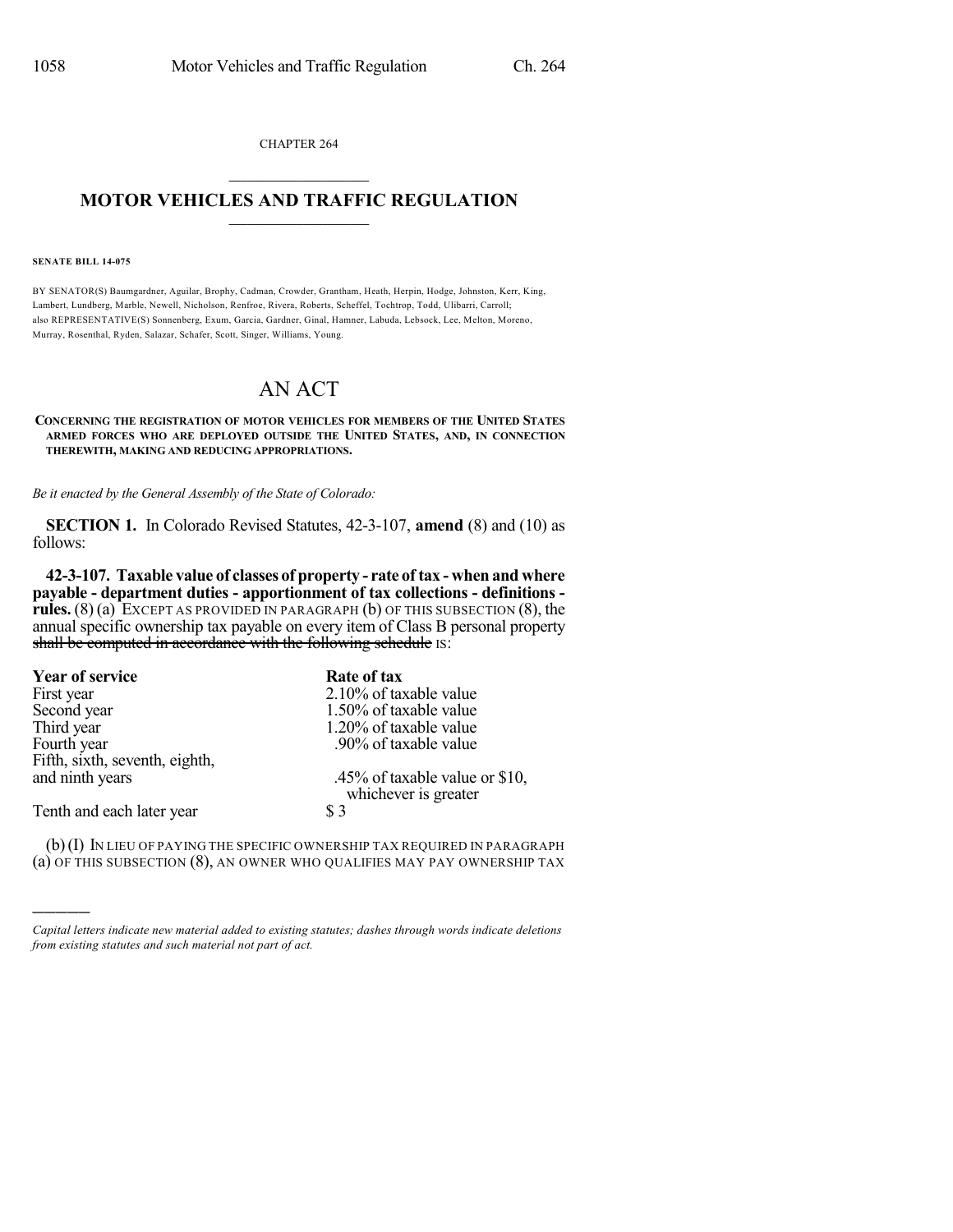UNDER THIS PARAGRAPH (b). THE SPECIFIC OWNERSHIP TAX PAYABLE ON CLASS B PERSONAL PROPERTY UNDER SIXTEEN THOUSAND POUNDS EMPTY WEIGHT IS ONE DOLLAR FOR EACH FULL YEAR WHILE THE OWNER IS A MEMBER OF THE UNITED STATES ARMED FORCES AND HAS ORDERS TO SERVE OUTSIDE THE UNITED STATES. IF THE OWNER SERVES LESS THAN A FULL YEAR OUTSIDE THE UNITED STATES, THE TAX IS THE AMOUNT ESTABLISHED BY PARAGRAPH (a) OF THIS SUBSECTION (8), PRORATED ACCORDING TO THE NUMBER OF MONTHS THE OWNER WAS IN THE UNITED STATES.

(II) IN ORDER TO QUALIFY FOR THE TAX RATE IMPOSED BY THIS PARAGRAPH (b), THE OWNER MUST:

(A) SHOW THE DEPARTMENT MILITARY ORDERS TO SERVE OUTSIDE THE UNITED STATES OR ANY EVIDENCE ACCEPTABLE TO THE DEPARTMENT THAT THE OWNER SERVED OUTSIDE THE UNITED STATES; AND

(B) FILE A SIGNED AFFIDAVIT THAT THE MOTOR VEHICLE WILL NOT BE OPERATED ON A HIGHWAY WHEN THE TAX RATE APPLIES.

(III) IF A PERSON HAS ALREADY PAID TAXES AT THE RATE REQUIRED IN PARAGRAPH (a) OF THIS SUBSECTION (8) BUT IS ELIGIBLE TO PAY TAXES UNDER THIS PARAGRAPH (b), THE DEPARTMENT SHALL CREDIT THE PERSON THE DIFFERENCE BETWEEN THE RATE IN PARAGRAPH (a) OF THIS SUBSECTION (8) AND THE PRORATED RATE IMPOSED IN THIS PARAGRAPH (b) TOWARDS THE PERSON'S SPECIFIC OWNERSHIP TAXES FOR SUCCEEDING YEARS.

(IV) THIS PARAGRAPH (b) ONLY APPLIES TO A MOTOR VEHICLE THAT IS LESS THAN TEN MODEL-YEARS OLD AND LESS THAN SIXTEEN THOUSAND POUNDS EMPTY WEIGHT.

(10) (a) EXCEPT AS PROVIDED IN PARAGRAPH (b) OF THIS SUBSECTION (10), the annual specific ownership tax payable on every item of Class C personal property shall be computed in accordance with the following schedule IS:

| Year of service                | Rate of tax            |
|--------------------------------|------------------------|
| First year                     | 2.10% of taxable value |
| Second year                    | 1.50% of taxable value |
| Third year                     | 1.20% of taxable value |
| Fourth year                    | .90% of taxable value  |
| Fifth, sixth, seventh, eighth, |                        |
| and ninth years                | .45% of taxable value  |
| Tenth and each later year      | \$3                    |

(b)(I) IN LIEU OF PAYING THE SPECIFIC OWNERSHIP TAX REQUIRED IN PARAGRAPH (a) OF THIS SUBSECTION (10), AN OWNER WHO QUALIFIES MAY PAY OWNERSHIP TAX UNDER THIS PARAGRAPH (b). THE SPECIFIC OWNERSHIP TAX PAYABLE ON CLASS C PERSONAL PROPERTY IS ONE DOLLAR FOR EACH FULL YEAR WHILE THE OWNER IS A MEMBER OF THE UNITED STATES ARMED FORCES AND HAS ORDERS TO SERVE OUTSIDE THE UNITED STATES. IF THE OWNER SERVES LESS THAN A FULL YEAR OUTSIDE THE UNITED STATES, THE TAX IS THE AMOUNT ESTABLISHED BY PARAGRAPH (a) OF THIS SUBSECTION (10), PRORATED ACCORDING TO THE NUMBER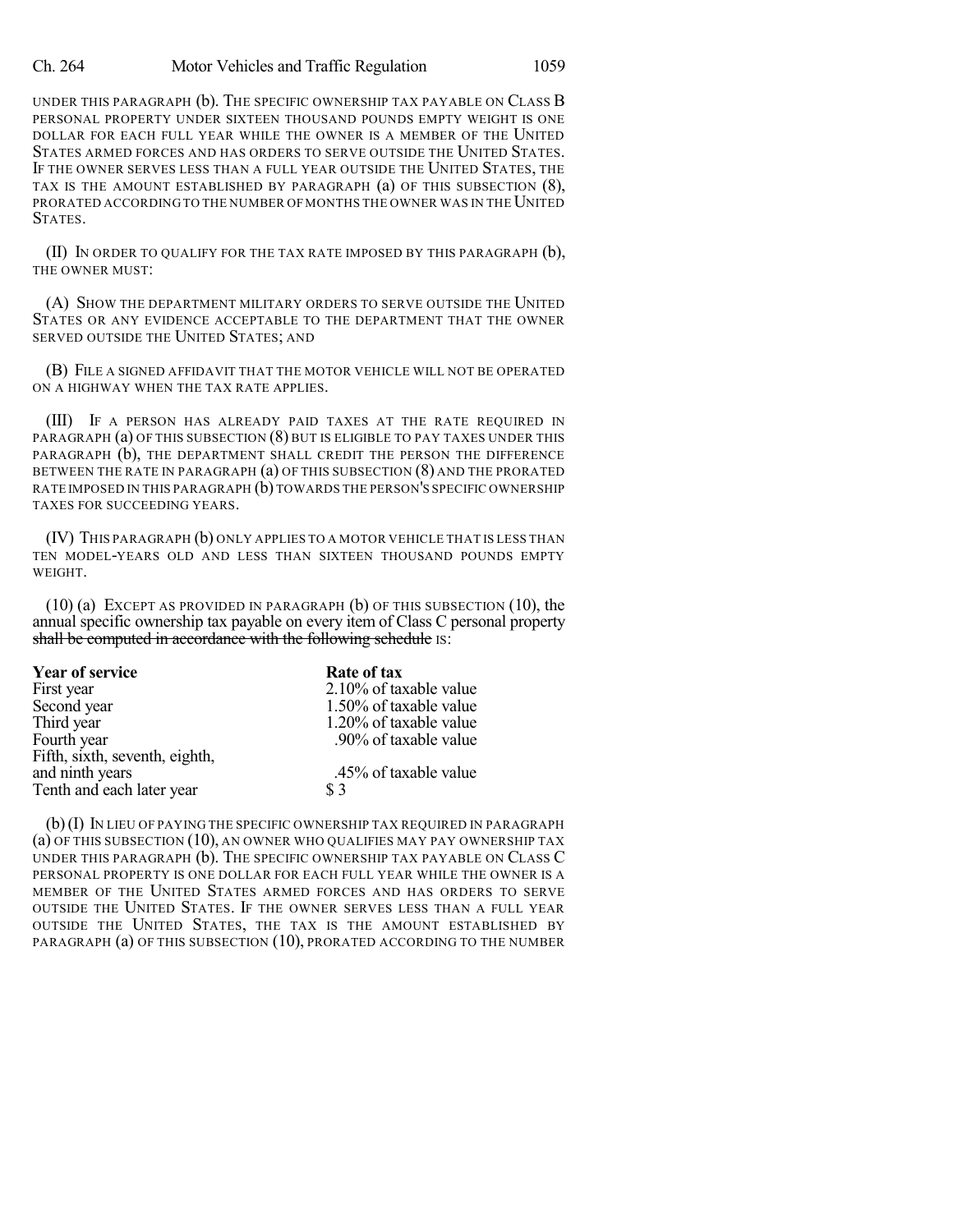OF MONTHS THE OWNER WAS IN THE UNITED STATES.

(II) IN ORDER TO QUALIFY FOR THE TAX RATE IMPOSED BY THIS PARAGRAPH (b), THE OWNER MUST:

(A) SHOW THE DEPARTMENT MILITARY ORDERS TO SERVE OUTSIDE THE UNITED STATES OR ANY EVIDENCE ACCEPTABLE TO THE DEPARTMENT THAT THE OWNER SERVED OUTSIDE THE UNITED STATES; AND

(B) FILE A SIGNED AFFIDAVIT THAT THE MOTOR VEHICLE WILL NOT BE OPERATED ON A HIGHWAY WHEN THE TAX RATE APPLIES.

(III) IF A PERSON HAS ALREADY PAID TAXES AT THE RATE REQUIRED IN PARAGRAPH (a) OF THIS SUBSECTION (10) BUT IS ELIGIBLE TO PAY TAXES UNDER THIS PARAGRAPH (b), THE DEPARTMENT SHALL CREDIT THE PERSON THE DIFFERENCE BETWEEN THE RATE IN PARAGRAPH  $(a)$  OF THIS SUBSECTION  $(10)$  and the prorated RATE IMPOSED IN THIS PARAGRAPH (b) TOWARDS THE PERSON'S SPECIFIC OWNERSHIP TAXES FOR SUCCEEDING YEARS.

(IV) THIS PARAGRAPH (b) ONLY APPLIES TO A MOTOR VEHICLE THAT IS LESS THAN TEN MODEL-YEARS OLD.

**SECTION 2.** In Colorado Revised Statutes, **add** 42-3-314 as follows:

**42-3-314. Military deployment.** (1) **Motor vehicle fees exempted.** IF THE OWNER IS A MEMBER OF THE UNITED STATES ARMED FORCES AND HAS ORDERS TO SERVE OUTSIDE THE UNITED STATES, THE OWNER MAY EXEMPT THE CLASS C PERSONAL PROPERTY OR CLASSBPERSONAL PROPERTY UNDER SIXTEEN THOUSAND POUNDS EMPTY WEIGHT FROM THE REGISTRATION FEES IMPOSED UNDER THIS PART 3 DURING THE TIME THE OWNER IS SERVING. IF THE OWNER SERVES LESS THAN ONE YEAR OUTSIDE THE UNITED STATES, THE FEES ARE EXEMPT FOR THE PORTION OF THE YEAR THAT THE OWNER SERVED OUTSIDE THE UNITED STATES, PRORATED ACCORDING TO THE NUMBER OF MONTHS THE OWNER WAS IN THE UNITED STATES.

(2) **Qualifications.** IN ORDER FOR A MOTOR VEHICLE TO QUALIFY FOR THE EXEMPTION FROM REGISTRATION FEES UNDER THIS SECTION, THE OWNER MUST:

(a) SHOW THE DEPARTMENT MILITARY ORDERS TO SERVE OUTSIDE THE UNITED STATES OR ANY EVIDENCE ACCEPTABLE TO THE DEPARTMENT THAT THE OWNER SERVED OUTSIDE THE UNITED STATES; AND

(b) FILE A SIGNED AFFIDAVIT THAT THE MOTOR VEHICLE WILL NOT BE OPERATED ON A HIGHWAY DURING THE EXEMPTION PERIOD.

(3) IF A PERSON HAS ALREADY PAID THE NORMAL FEES UNDER THIS PART 3 FOR A MOTOR VEHICLE THAT IS ELIGIBLE FOR AN EXEMPTION UNDER THIS SECTION, THE DEPARTMENT SHALL CREDIT THE PERSON THE EXEMPTED PORTION OF THE FEE AMOUNT TOWARDS THE PERSON'S FEES FOR SUCCEEDING YEARS.

(4) **Violations.** APERSON SHALL NOT OPERATE THE MOTOR VEHICLE DURING THE TIME COVERED BY THE AFFIDAVIT FILED UNDER SUBSECTION (2) OF THIS SECTION. A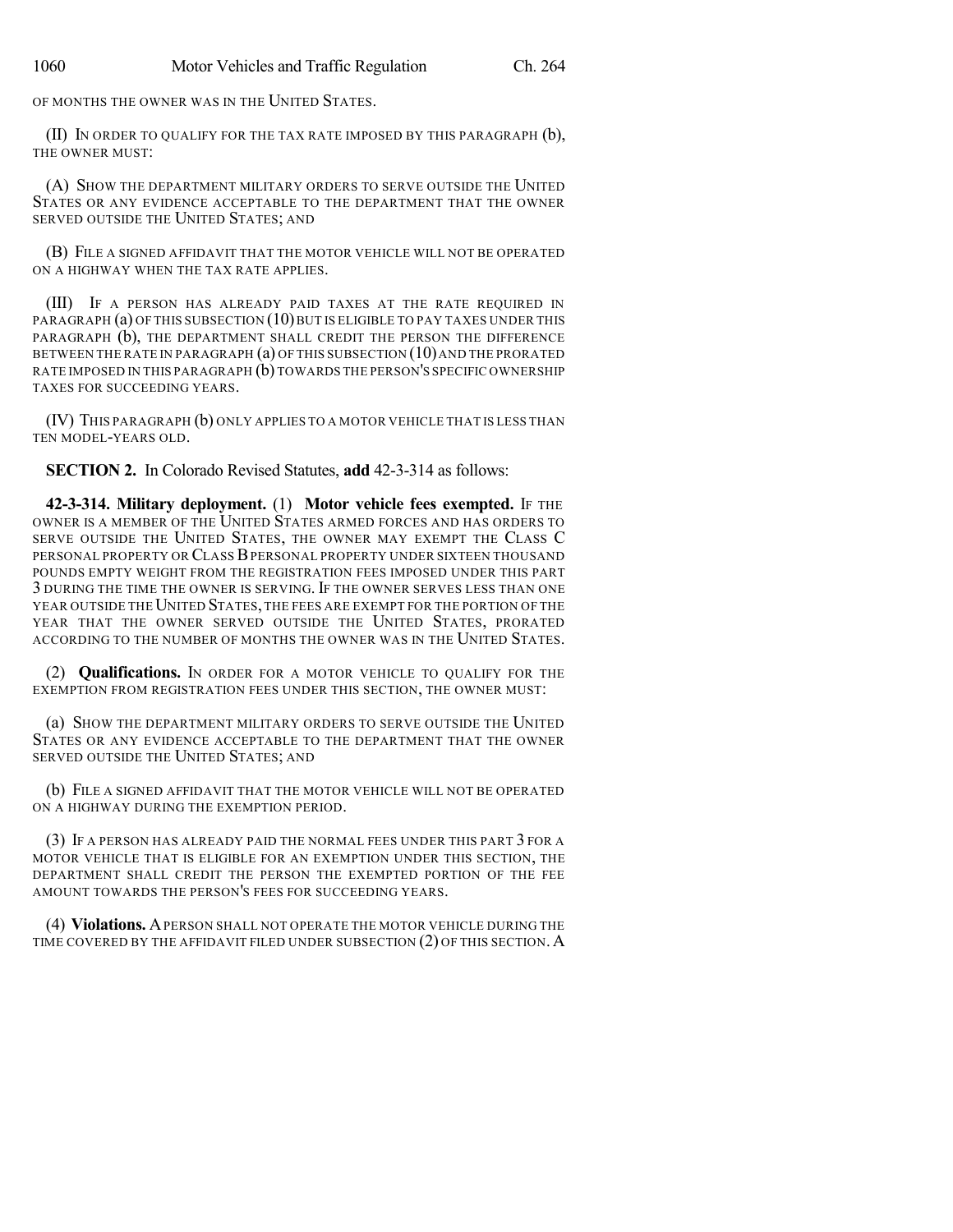VIOLATION OF THIS SECTION IS A CLASS B TRAFFIC INFRACTION.

**SECTION 3.** In Colorado Revised Statutes, **add** 43-4-814 as follows:

**43-4-814. Military deployment.** (1) **Motor vehicle fees exempted.** IF THE OWNER IS A MEMBER OF THE UNITED STATES ARMED FORCES AND HAS ORDERS TO SERVE OUTSIDE THE UNITED STATES, THE OWNER MAY EXEMPT THE CLASS C PERSONAL PROPERTY OR CLASSBPERSONAL PROPERTY UNDER SIXTEEN THOUSAND POUNDS EMPTY WEIGHT FROM THE REGISTRATION FEES IMPOSED UNDER THIS PART 8 DURING THE TIME THE OWNER IS SERVING. IF THE OWNER SERVES LESS THAN ONE YEAR OUTSIDE THE UNITED STATES, THE FEES ARE EXEMPT FOR THE PORTION OF THE YEAR THAT THE OWNER SERVED OUTSIDE THE UNITED STATES, PRORATED ACCORDING TO THE NUMBER OF MONTHS THE OWNER WAS IN THE UNITED STATES.

(2) **Qualifications.** IN ORDER TO QUALIFY FOR THE EXEMPTION FROM REGISTRATION FEES UNDER THIS SECTION, THE OWNER MUST:

(a) SHOW THE DEPARTMENT MILITARY ORDERS TO SERVE OUTSIDE THE UNITED STATES OR ANY EVIDENCE ACCEPTABLE TO THE DEPARTMENT THAT THE OWNER SERVED OUTSIDE THE UNITED STATES; AND

(b) FILE A SIGNED AFFIDAVIT THAT THE MOTOR VEHICLE WILL NOT BE OPERATED ON A HIGHWAY DURING THE EXEMPTION PERIOD.

(3) IF A PERSON HAS ALREADY PAID THE NORMAL FEES UNDER THIS PART 8 FOR A MOTOR VEHICLE THAT IS ELIGIBLE FOR AN EXEMPTION UNDER THIS SECTION, THE DEPARTMENT SHALL CREDIT THE PERSON THE EXEMPTED PORTION OF THE FEE AMOUNT TOWARDS THE PERSON'S FEES FOR SUCCEEDING YEARS.

(4) **Violations.** APERSON SHALL NOT OPERATE THE MOTOR VEHICLE DURING THE TIME COVERED BY THE AFFIDAVIT FILED UNDER SUBSECTION (2) OF THIS SECTION. A VIOLATION OF THIS SECTION IS A CLASS B TRAFFIC INFRACTION.

**SECTION 4. Appropriation - adjustments to 2014 long bill.** (1) For the implementation of this act, the general fund appropriation made in the annual general appropriation act to the controlledmaintenance trustfund created in section 24-75-302.5 (2) (a), Colorado Revised Statutes, for the fiscal year beginning July 1, 2014, is decreased by \$81,749.

(2) In addition to anyother appropriation, there is herebyappropriated, out of any moneys in the general fund, not otherwise appropriated, to the department of education, for the fiscal year beginning July  $1, 2014$ , the sum of \$68,921, or so much thereof as may be necessary, for allocation to the state share of districts' total program funding related to the implementation of this act.

(3) In addition to anyother appropriation, there is herebyappropriated, out of any moneys in the general fund, not otherwise appropriated, to the department of revenue, for the fiscal year beginning July 1, 2014, the sum of \$12,828, or so much thereof as may be necessary, for allocation to the division of motor vehicles related to the implementation of this act.